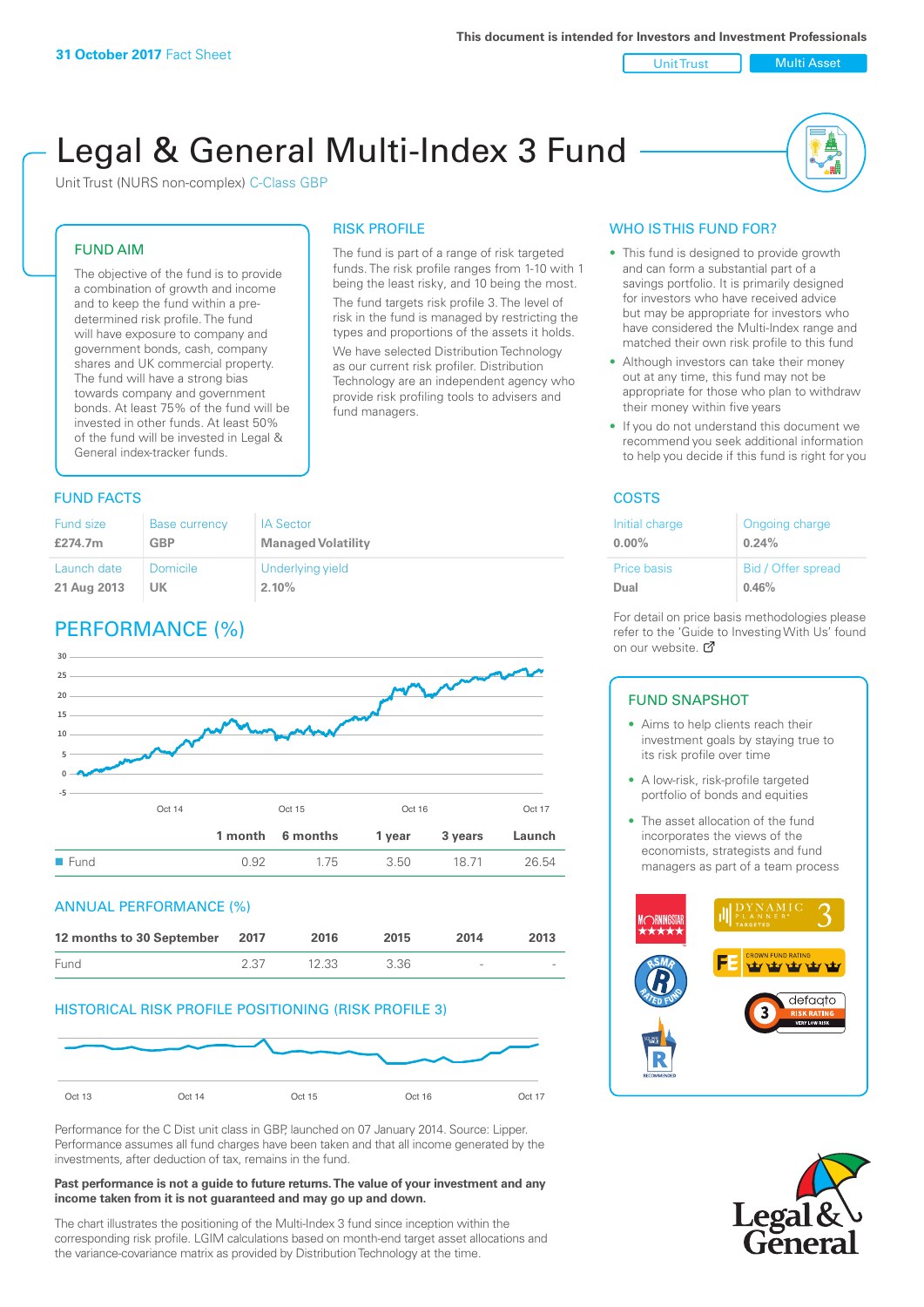## Legal & General Multi-Index 3 Fund

Unit Trust (NURS non-complex) C-Class GBP

## PORTFOLIO BREAKDOWN

All data source LGIM unless otherwise stated. Totals may not sum due to rounding.





### FUND MANAGERS

The fund managers have responsibility for managing the multi-index fund range. They are part of the Multi-Asset Funds (MAF) team in LGIM. This team focuses on designing and managing multi-asset funds that are tailored to match the specific objectives of various client types. The team sits within a wider Asset Allocation team which combines both depth of experience with a broad range of expertise from different fields, including fund management, investment consulting and risk management roles.

## TOP 10 HOLDINGS (%)

| L&G Global Inflation Linked Bond Index Fund                      | 10.8 |
|------------------------------------------------------------------|------|
| L&G All Stocks Gilt Index Trust                                  | 10.2 |
| L&G Sterling Corporate Bond Index Fund                           | 10.2 |
| <b>LGIM Sterling Liquidity Fund Class 1</b>                      | 9.9  |
| L&G Short Dated Sterling Corporate Bond Index Fund               | 8.2  |
| <b>LGIM Global Corporate Bond Fund</b>                           | 7.9  |
| L&G Emerging Markets Government Bond (US\$) Index Fund           | 5.9  |
| <b>L&amp;G UK Property Fund</b>                                  | 4.7  |
| L&G US Index Trust                                               | 4.5  |
| L&G Emerging Markets Government Bond (Local Currency) Index Fund | 4.3  |